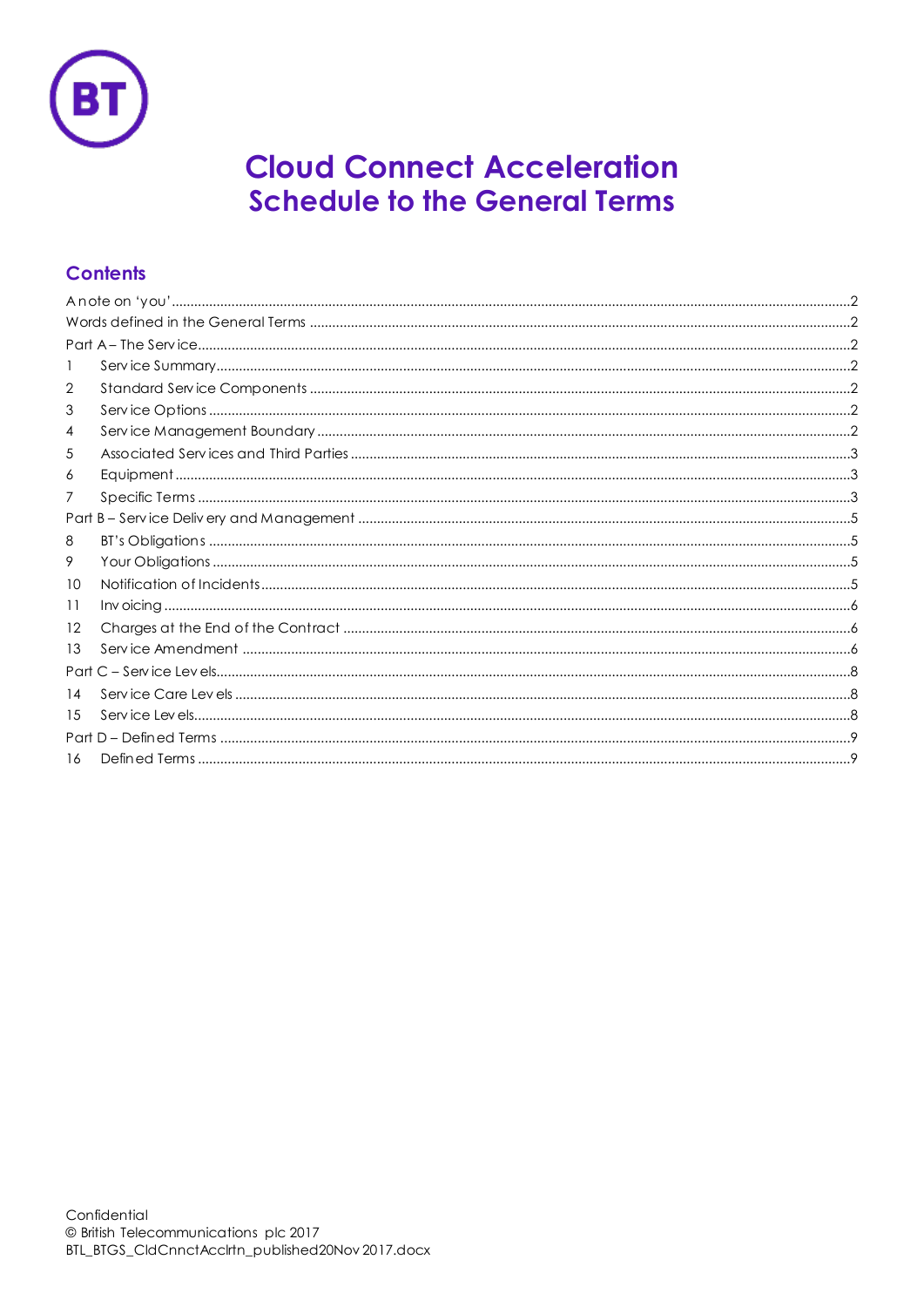

## <span id="page-1-0"></span>**A note on 'you'**

'You' and 'your' mean the Customer.

Phrases that refer to 'either', 'neither', 'each of us', 'both of us', 'we each' or 'we both' mean one or both of BT and the Customer, whichev er makes sense in the context of the sentence.

## <span id="page-1-1"></span>**Words defined in the General Terms**

Words that are capitalised but hav e not been defined in this Schedule hav e the meanings giv en to them in the General Terms.

## <span id="page-1-2"></span>**Part A – The Service**

#### <span id="page-1-3"></span>**1 Service Summary**

BT will provide you with the Cloud Connect Acceleration service that will enable you to gain improved performance when connecting to applications in the Cloud. Cloud Connect Acceleration will prov ide you with application acceleration and network bandwidth optimisation on connections to applications in the Cloud (Cloud Connect Direct) and/or access to Internet based applications from your Virtual Priv ate Network (VPN) (Internet Gateway).

The serv ice is supported by a licence deployed and configured on a BT serv er within a BT GPoP.

The serv ice we will prov ide to you is comprised of the Standard Serv ice Components up to the point of the Serv ice Management Boundary as set out in Paragraph [4](#page-1-6) (the "**Service**").

## <span id="page-1-4"></span>**2 Standard Service Components**

BT will prov ide you with all of the following standard serv ice components ("**Standard Service Components**") in accordance with the details as set out in any applicable Order

- 2.1 For existing BT Connect Acceleration Customers BT will:
	- (a) prov ide serv er hosting within the BT GPoP to deploy the Acceleration Licence;
	- (b) prov ide the Acceleration Licence;
	- (c) install and configure the Acceleration Licence;
	- (d) manage the underlying infrastructure;
	- (e) prov ide management of the Serv ice in accordance with your existing BT Connect Acceleration serv ice through a centralised management platform. Management of the Serv ice will be subject to your separate BT Connect Acceleration terms and conditions;
	- (f) prov ide a connect intelligence specialist who will configure your customer specific policies in accordance with your existing BT Connect Acceleration serv ice;
	- (g) prov ide access to reporting in accordance with your existing BT Connect Acceleration Serv ice;
	- (h) prov ide proactiv e and reactiv e monitoring of the underlying infrastructure;
	- (i) monitor the Serv ice in accordance with your existing BT Connect Acceleration serv ice;
	- (j) prov ide Incident management in accordance with the applicable options prov ided under your existing BT Connect Acceleration serv ice;
- 2.2 For Customers without the BT Connect Acceleration serv ice BT may:
	- (a) host the Acceleration Licence on the BT serv er within the BT GPoP;
	- (b) install the OVA file;
	- (c) prov ide you with access to the management interface;
	- (d) only carry out all the steps set out in points (a)-(c) abov e when Incidents occur with the Serv ice caused by the BT infrastructure.
- 2.3 Customers without BT Connect Acceleration will be responsible for:
	- (a) purchasing and installing the required licence for the Serv ice;
	- (b) upgrading the required licence where required. This includes obtaining a Central Management Licence where required;
	- (c) management and configuration of the Serv ice.

#### <span id="page-1-5"></span>**3 Service Options**

The Serv ice does not include any Serv ice Options.

## <span id="page-1-6"></span>**4 Service Management Boundary**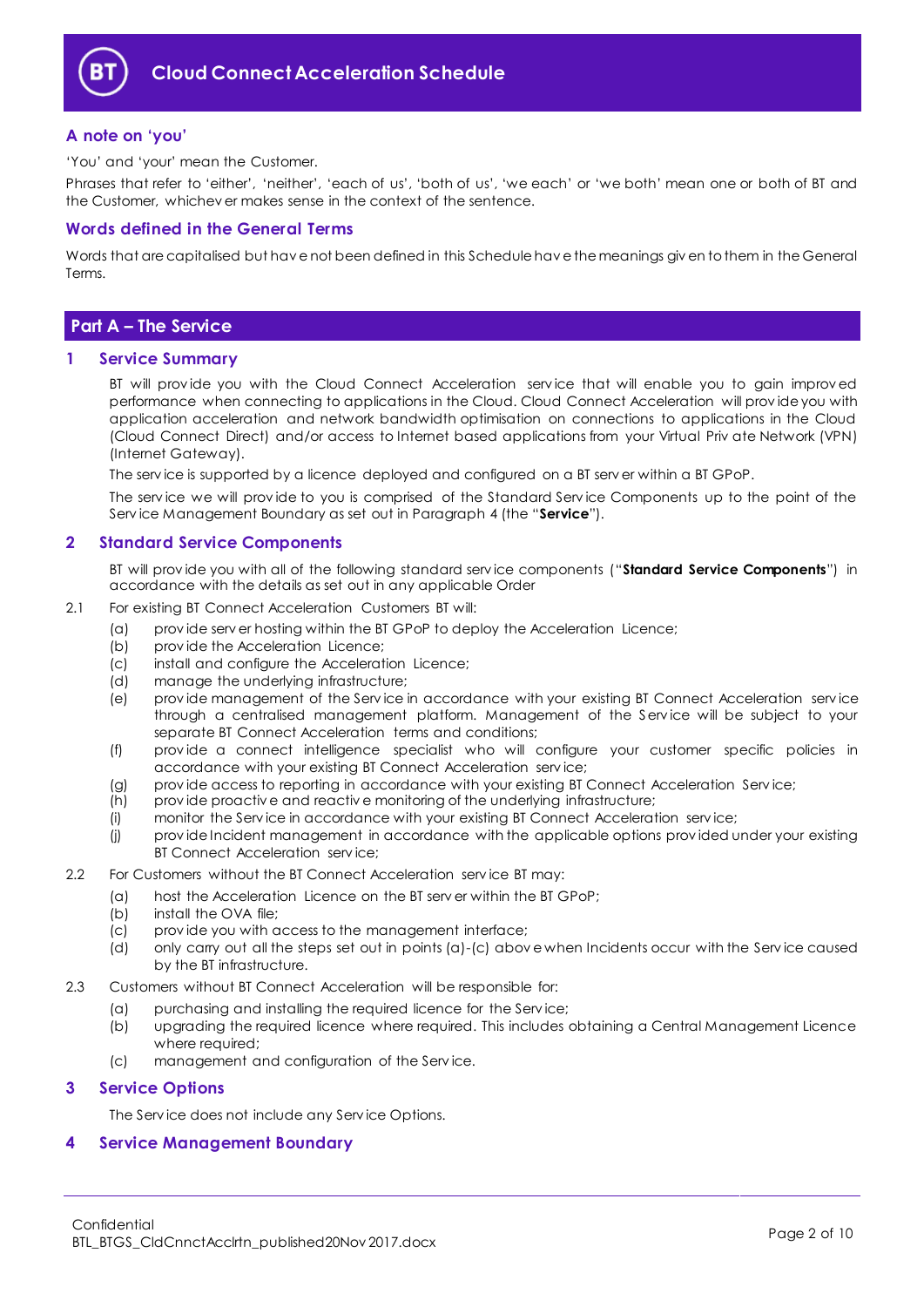

<span id="page-2-8"></span>4.1 BT will provide and manage the Service as set out in Parts B and C of this Schedule and as set out in any applicable Order up to the port on the BT Equipment which prov ides connectiv ity to the BT MPLS Network at the cloud serv ice node (the PE Router) and the BT Equipment on the same cloud serv ice node where the Supplier's Steelhead serv ice is prov ided.

#### ("**Service Management Boundary**").

- 4.2 BT will hav e no responsibility for the Serv ice outside the Serv ice Management Boundary.
- 4.3 BT does not make any representations, whether express or implied, about whether the Service will operate in combination with any Customer Equipment or other equipment and software.

## <span id="page-2-0"></span>**5 Associated Services and Third Parties**

- <span id="page-2-5"></span>5.1 You will hav e the following serv ices in place that will connect to the Serv ice and are necessary for the Serv ice to function and will ensure that these serv ices meet the minimum technical requirements that BT specifies;
	- 5.1.1 one of the following serv ices:
		- (a) BT Connect Acceleration; or
		- (b) Customer prov ided Riv erbed Steelhead serv ice;

and

- 5.1.2 one of the following BT WAN Serv ices:
	- (a) Cloud Connect Direct; or
	- (b) Internet Gateway.

#### (each an "**Enabling Service**").

- 5.2 If BT prov ides you with any serv ices other than the Serv ice [(including, but not limited to any Enabling Serv ice) this Schedule will not apply to those serv ices and those serv ices will be gov erned by their separate terms.
- 5.3 If you are required by Applicable Law to purchase the Serv ice from a third party supplier, BT may, if you agree to it, manage the Serv ice as your agent.
- 5.4 BT will not be liable for failure to or delay in supplying the Serv ice to a Site if another supplier delays and no alternativ e serv ice is av ailable at reasonable cost.]

## <span id="page-2-1"></span>**6 Equipment**

The Serv ice does not include any Equipment.

## <span id="page-2-2"></span>**7 Specific Terms**

#### <span id="page-2-6"></span>7.1 **Minimum Period of Service and Renewal Periods**

- 7.1.1 Unless one of us giv es Notice to the other of an intention to terminate the Serv ice at least 90 days before the end of the Minimum Period of Serv ice or a Renewal Period ("**Notice of Non-Renewal**"), at the end of the Minimum Period of Serv ice or any subsequent Renewal Period, the Serv ice will automatically extend for the Renewal Period, and both of us will continue to perform each of our obligations in accordance with the Contract.
- 7.1.2 In the ev ent that one of us giv es a Notice of Non-Renewal, BT will cease deliv ering the Serv ice at the time of 23:59 on the last day of the Minimum Period of Serv ice or subsequent Renewal Period.
- <span id="page-2-7"></span>7.1.3 BT may propose changes to this Schedule or the Charges (or both) by giv ing you Notice at least90days prior to the end of the Minimum Period of Serv ice and each Renewal Period ("**Notice to Amend**").
- <span id="page-2-3"></span>7.1.4 Within 21 days of any Notice to Amend, you will prov ide BT Notice:
	- (a) agreeing to the changes BT proposed, in which case those changes will apply from the beginning of the following Renewal Period; or
	- (b) requesting rev isions to the changes BT proposed, in which case both of us will enter into good faith negotiations for the remainder of that Minimum Period of Serv ice or Renewal Period, as applicable, and, if agreement is reached, the agreed changes will apply from the beginning of the following Renewal Period; or
	- (c) terminating the Contract at the end of the Minimum Period of Serv ice or Renewal Period, as applicable.
- <span id="page-2-4"></span>7.1.5 If we hav e not reached agreement in accordance with Paragrap[h 7.1.4\(b\)](#page-2-3) by the end of the Minimum Period of Serv ice or the Renewal Period, as applicable, the existing terms of this Schedule will apply from the beginning of the following Renewal Period unless you elect to giv e Notice in accordance with Paragraph [7.1.4\(c\)](#page-2-4) or BT may giv e Notice of termination, in which case BT will cease deliv ering the Serv ice at the time of 23:59 on the last day of the Minimum Period of Serv ice or subsequent Renewal Period.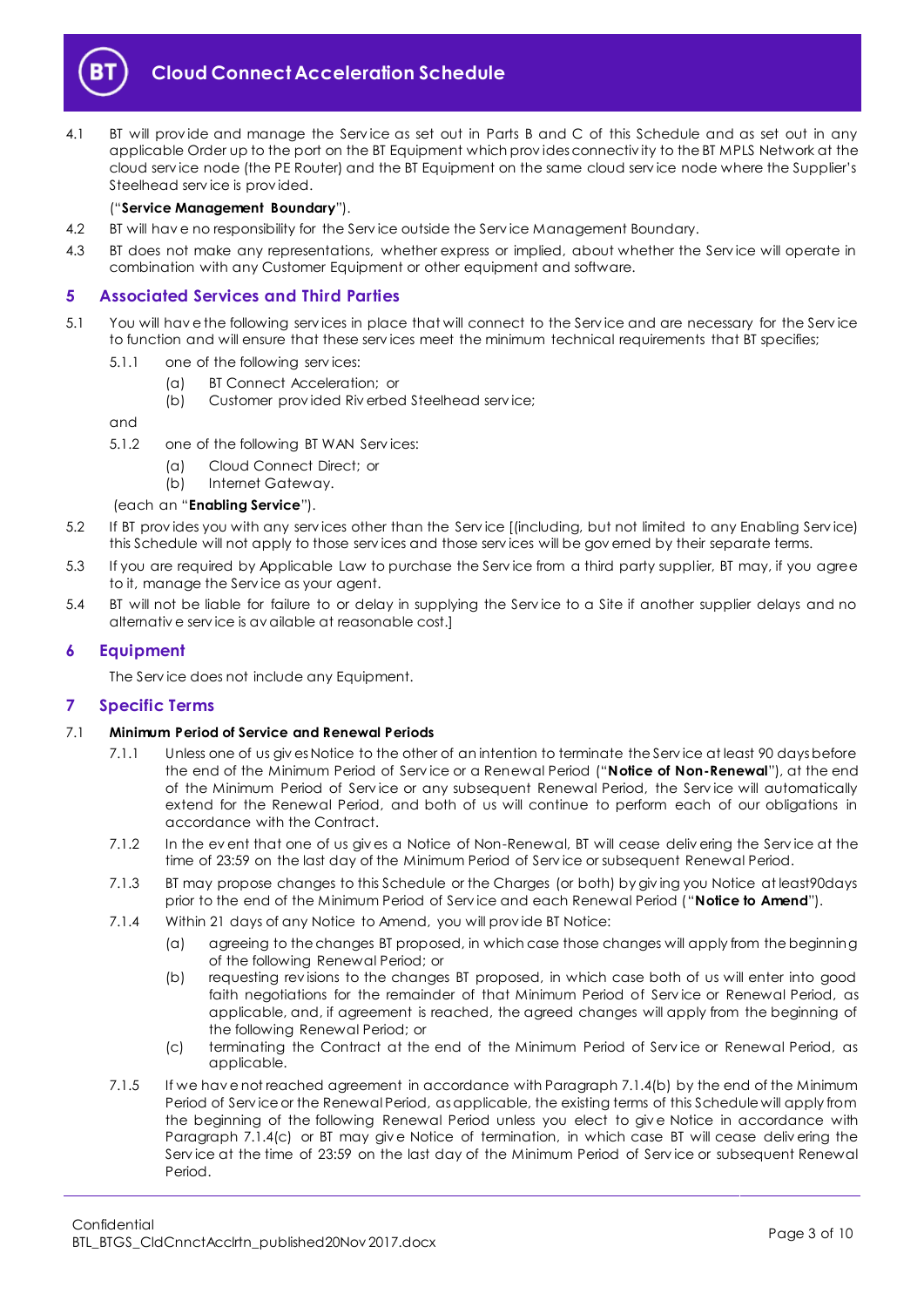

## 7.2 **Customer Committed Date**

- 7.2.1 If you request a change to the Serv ice or any part of the Serv ice, including any Purchased Equipment or any IP Address location, then BT may rev ise the Customer Committed Date to accommodate that change.
- 7.2.2 BT may expedite deliv ery of the Serv ice for operational reasons or in response to a request from you, but this will not rev ise the Customer Committed Date.

## 7.3 **Cancellation Charges**

7.3.1 For the purposes of Clause 16.2 of the General Terms, if you cancel an Order, or part of it, any time before the Serv ice Start Date BT may raise Charges in respect of work performed, money spent and commitments entered into to meet the Customer's requirements up to and including the time of such cancellation.

#### 7.4 **Licence**

- 7.4.1 Existing BT Connect Acceleration Customers BT will directly purchase the required licences from the Supplier. You will not be required to install any software or obtain any licences.
- 7.4.2 Customers without the BT Connect Acceleration serv ice you will be required to directly purchase the required licences from the Supplier. You will also be required to install all required software, necessary to use the Serv ice.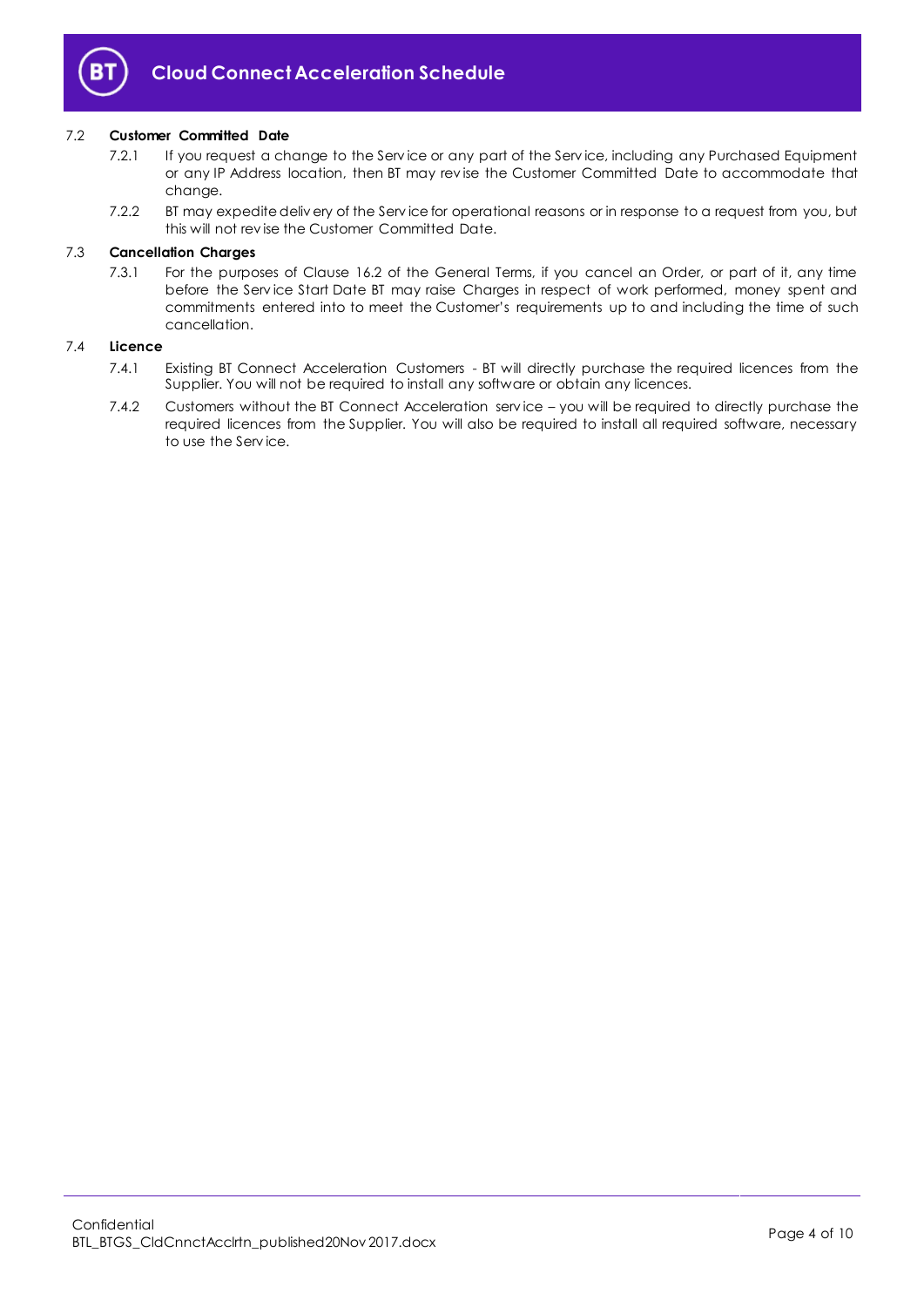

## <span id="page-4-0"></span>**Part B – Service Delivery and Management**

## <span id="page-4-1"></span>**8 BT's Obligations**

## 8.1 **Service Delivery**

Before the Serv ice Start Date and, where applicable, throughout the prov ision of the Serv ice, BT:

- 8.1.1 will provide you with contact details for the Service Desk;
- 8.1.2 will prov ide you with an estimated date and will use reasonable endeav ours to meet any estimated date.

## <span id="page-4-4"></span>8.2 **Commissioning of the Service**

Before the Serv ice Start Date, BT will:

- 8.2.1 configure the Serv ice;
- 8.2.2 conduct a series of standard tests on the Service to ensure that it is configured correctly;
- 8.2.3 connect the Serv ice to each Enabling Serv ice;
- 8.2.4 on the date that BT has completed the activities in this Paragraph [8.2,](#page-4-4) confirm to you the Service Start Date.

## 8.3 **During Operation**

On and from the Serv ice Start Date, BT:

- 8.3.1 will respond and use reasonable endeav ours to remedy an Incident without undue delay.
- 8.3.2 may carry out Maintenance from time to time and will use reasonable endeav ours to inform you:
- 8.3.3 at least fiv e Business Days before any Planned Maintenance on the BT Network, BT Equipment or Purchased Equipment, howev er, BT may inform you with less notice than normal where Maintenance is required in an emergency; or
- 8.3.4 BT may, in the ev ent of a security breach affecting the Service, require you to change any or all of your passwords.

#### 8.4 **The End of the Service**

On termination of the Serv ice by either one of us, BT:

8.4.1 may delete any Content.

## <span id="page-4-2"></span>**9 Your Obligations**

#### 9.1 **Service Delivery**

- Before the Serv ice Start Date and, where applicable, throughout the prov ision of the Serv ice, you will:
- 9.1.1 prov ide BT with the names and contact details of the Customer Contact, but BT may also accept instructions from a person who BT reasonably believ es is acting with your authority;
- 9.1.2 provide BT with any information reasonably required without undue delay;
- 9.1.3 complete any preparation activ ities that BT may request to enable you to receiv e the Serv ices promptly and in accordance with any reasonable timescales.

#### 9.2 **During Operation**

On and from the Serv ice Start Date, you will:

- 9.2.1 ensure that Users report Incidents to the Customer Contact and not to the Service Desk;
- 9.2.2 ensure that the Customer Contact will take Incident reports from Users and pass these to the Service Desk using the reporting procedures agreed between both of us, and will be av ailable for all subsequent Incident management communications;
- 9.2.3 ensure the security and proper use of all v alid User access profiles, passwords and other systems administration information used in connection with the Serv ice;
- 9.2.4 immediately terminate access for any person who is no longer a User;
- 9.2.5 inform BT immediately if a User's ID or password has, or is likely to, become known to an unauthorised person, or is being or may be used in an unauthorised way;
- 9.2.6 take all reasonable steps to prev ent unauthorised access to the Service;
- 9.2.7 satisfy BT's security checks if a password is lost or forgotten.

## <span id="page-4-3"></span>**10 Notification of Incidents**

Where you become aware of an Incident: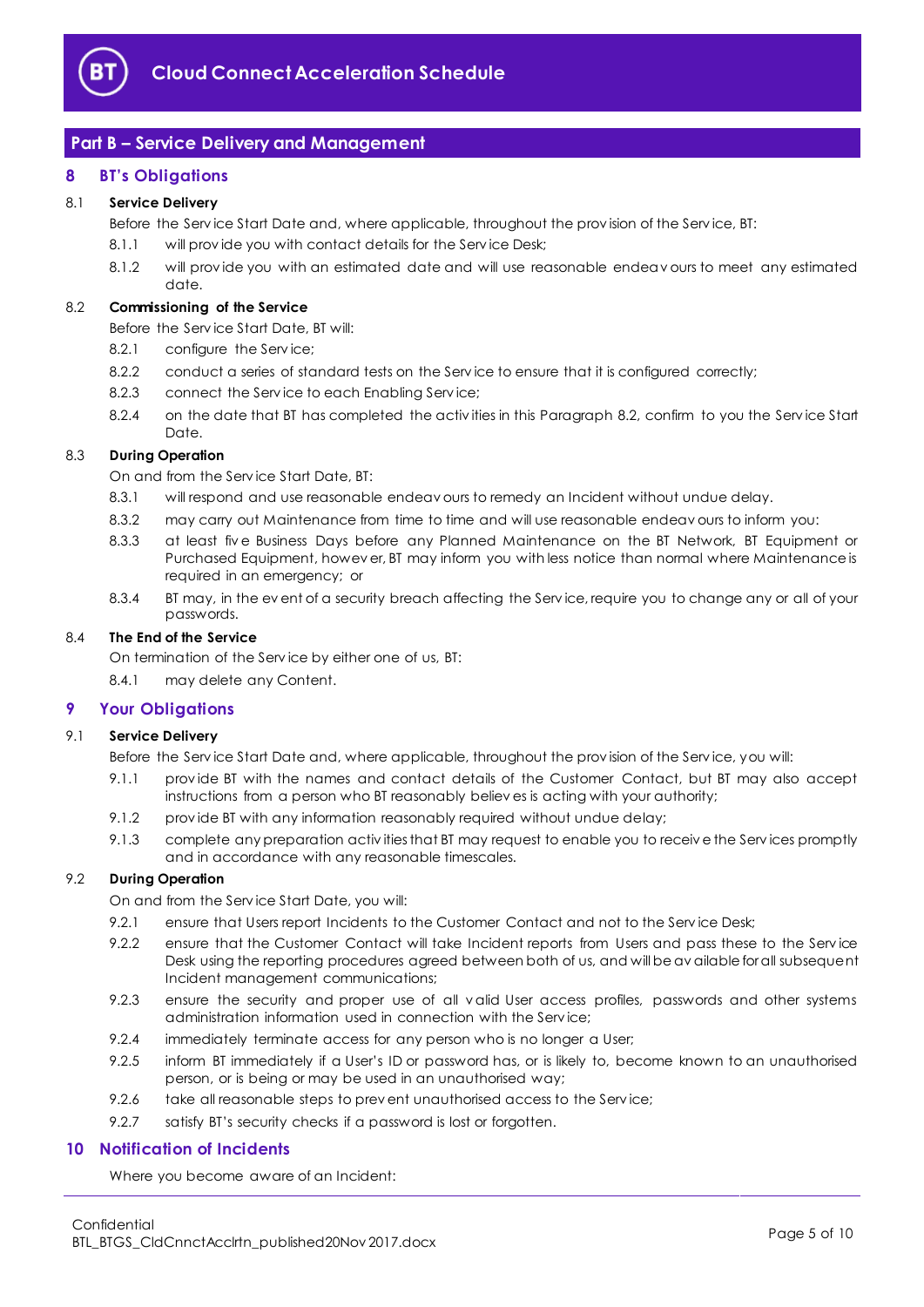

- 10.1 the Customer Contact will report it to the Service Desk;
- <span id="page-5-3"></span>10.2 BT will give you a Ticket;
- <span id="page-5-4"></span>10.3 BT will inform you when it believ es the Incident is cleared and will close the Ticket when:
	- 10.3.1 you confirm that the Incident is cleared within 24 hours after being informed; or
	- 10.3.2 BT has attempted unsuccessfully to contact you, in the way agreed between both of us, in relation to the Incident and you hav e not responded within 24 hours following BT's attempt to contact you.
- <span id="page-5-5"></span>10.4 If you confirm that the Incident is not cleared within 24 hours following being informed, the Ticket will remain open, and BT will continue to work to resolv e the Incident.
- 10.5 Where BT becomes aware of an Incident, Paragraphs [10.2,](#page-5-3) [10.3](#page-5-4) and [10.4](#page-5-5) will apply.

## <span id="page-5-0"></span>**11 Invoicing**

- 11.1 BT will inv oice you for the Charges for the Serv ice as set out in Paragraph [11.2](#page-5-6) in the amounts and currency as set out in any applicable Order.
- <span id="page-5-6"></span>11.2 Unless set out otherwise in any applicable Order, BT will inv oice you for:
	- 11.2.1 Installation Charges, on the Serv ice Start Date, or where the installation period is estimated to be longer than one month, monthly in arrears starting from when you place an Order until the Serv ice Start Date;
	- 11.2.2 Recurring Charges, monthly in adv ance on the first day of the relev ant month.
	- 11.2.3 De-installation Charges within 60 days of de-installation of the Serv ice; and
	- 11.2.4 any Termination Charges incurred in accordance with Paragraph [12](#page-5-1) upon termination of the relev ant Serv ice.
- 11.3 BT may inv oice you for any of the following Charges in addition to those set out in any applicable Order:
	- 11.3.1 Charges for inv estigating Incidents that you report to BT where BT finds no Incident or that the Incident is caused by something for which BT is not responsible under the Contract;
	- 11.3.2 Charges for commissioning the Serv ice as set out in Paragrap[h 8.2](#page-4-4) outside of Business Hours;
	- 11.3.3 Charges for expediting prov ision of the Serv ice at your request after you hav e been informed of the Customer Committed Date; and
	- 11.3.4 any other Charges as set out in any applicable Order or the BT Price List or as otherwise agreed between both of us.

#### <span id="page-5-1"></span>**12 Charges at the End of the Contract**

- <span id="page-5-7"></span>12.1 If you exercise your right in accordance with Clause 17 of the General Terms to terminate the Contract or any Serv ice for conv enience, you will pay BT:
	- 12.1.1 all outstanding Charges for Serv ice rendered;
	- 12.1.2 De-installation Charges;
	- 12.1.3 any other Charges as set out in any applicable Order; and
- 12.2 In addition to the Charges set out at Paragraph [12.1](#page-5-7) abov e, if you terminate any parts of the Serv ice during the Minimum Period of Serv ice or any Renewal Period, you will pay BT:
	- 12.2.1 Existing BT Connect Acceleration Customers:

For any parts of the Serv ice that were terminated during the first 12 months of the Minimum Period of Serv ice, Termination Charges, as compensation, equal to:

- (a) 100 per cent of the Recurring Charges for any remaining months of the first 12 months of the Minimum Period of Serv ice;
- (b) 20 per cent of the Recurring Charges for the remaining months, other than the first 12 months, of the Minimum Period of Serv ice;
- (c) any waiv ed Installation Charges;
- (d) De-installation Charges which are equal to the Installation Charges paid by you; and
- (e) any applicable Charges that BT has to pay a supplier as a result of early termination of the Serv ice.
- 12.2.2 Customers without BT Connect Acceleration:
	- (a) Any waiv ed installation Charges;
	- (b) De-installation Charges which are equal to the Installation Charges paid by you; and
	- (c) any applicable Charges that BT has to pay a supplier as a result of early termination of the Serv ice.

## <span id="page-5-2"></span>**13 Service Amendment**

<span id="page-5-8"></span>13.1 You may request, by giving BT Notice, a change to: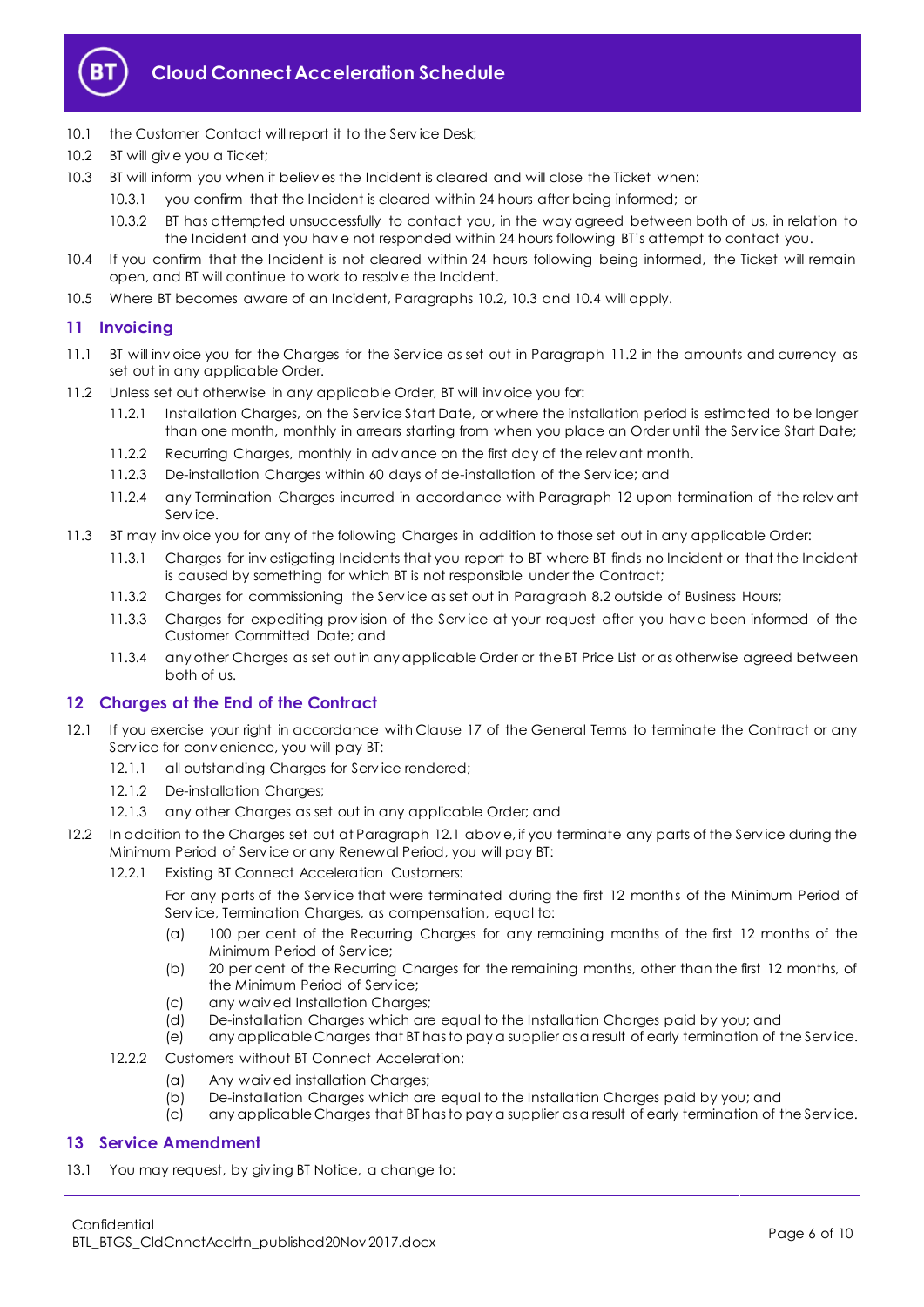

- 13.1.1 an Order for the Serv ice (or part of an Order) at any time before the applicable Serv ice Start Date; or
- 13.1.2 the Service at any time after the Service Start Date.
- 13.2 If you exercise your right in accordance with Paragraph [13.1,](#page-5-8) and except where a change results from BT's failure to comply with BT's obligations under the Contract, BT will, within a reasonable time, prov ide you with a written estimate, including:
	- 13.2.1 the likely time required to deliver the changed Service; and
	- 13.2.2 any changes to the Charges due to the changed Service.
- 13.3 BT has no obligation to proceed with any change that you request in accordance with Paragraph [13.1,](#page-5-8) unless and until BT has both agreed in writing on the necessary changes to the Charges, implementation timetable and any other relev ant terms of the Contract to take account of the change.
- 13.4 If BT changes a Serv ice prior to the Serv ice Start Date because you hav e giv en BT incomplete or inaccurate information, BT may, in its reasonable discretion, apply additional reasonable one-time or Recurring Charges.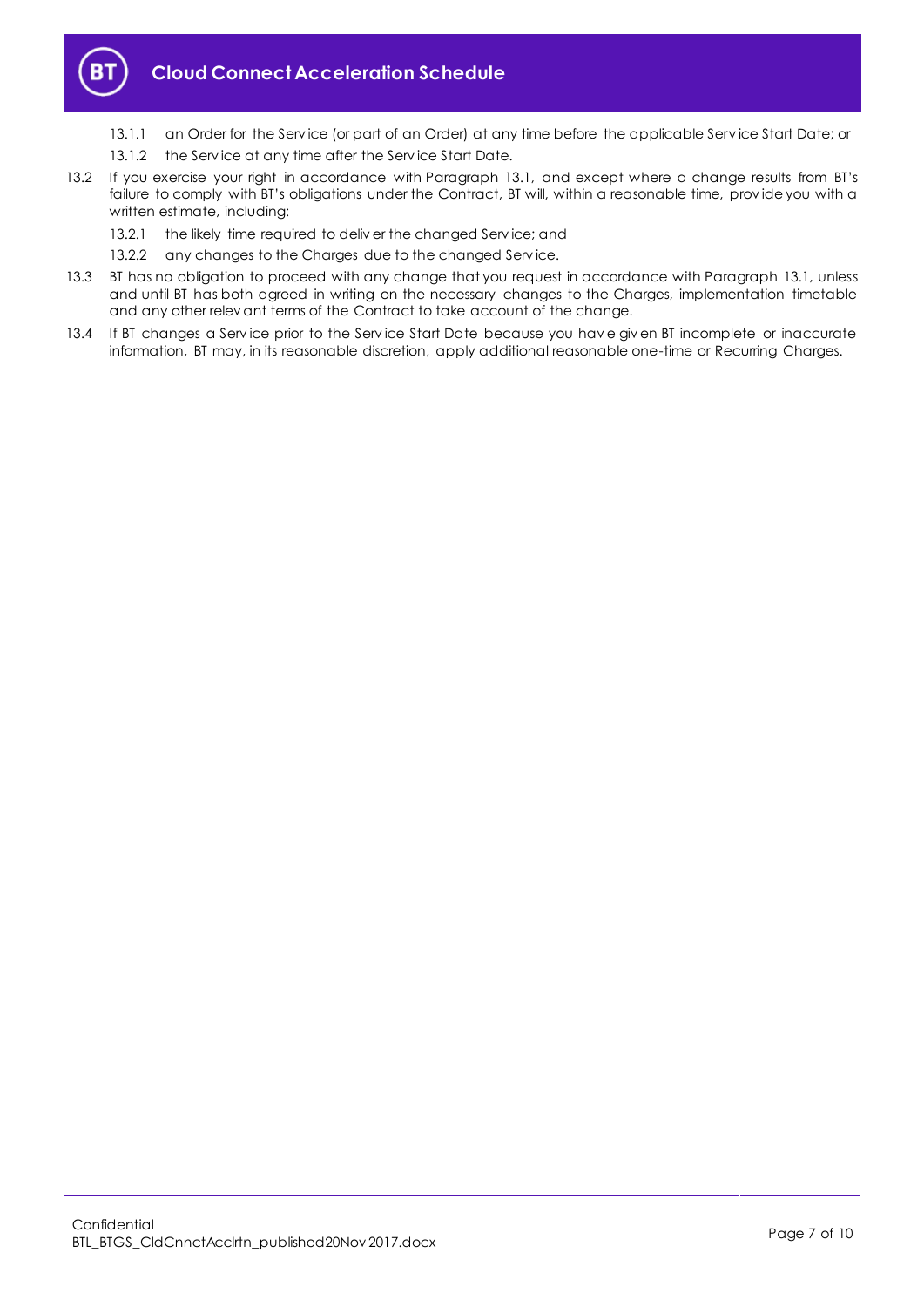

# <span id="page-7-0"></span>**Part C – Service Levels**

## <span id="page-7-1"></span>**14 Service Care Levels**

The Serv ice does not include any BT Serv ice Care Lev els.

## <span id="page-7-2"></span>**15 Service Levels**

The Serv ice does not include any BT Serv ice Lev els.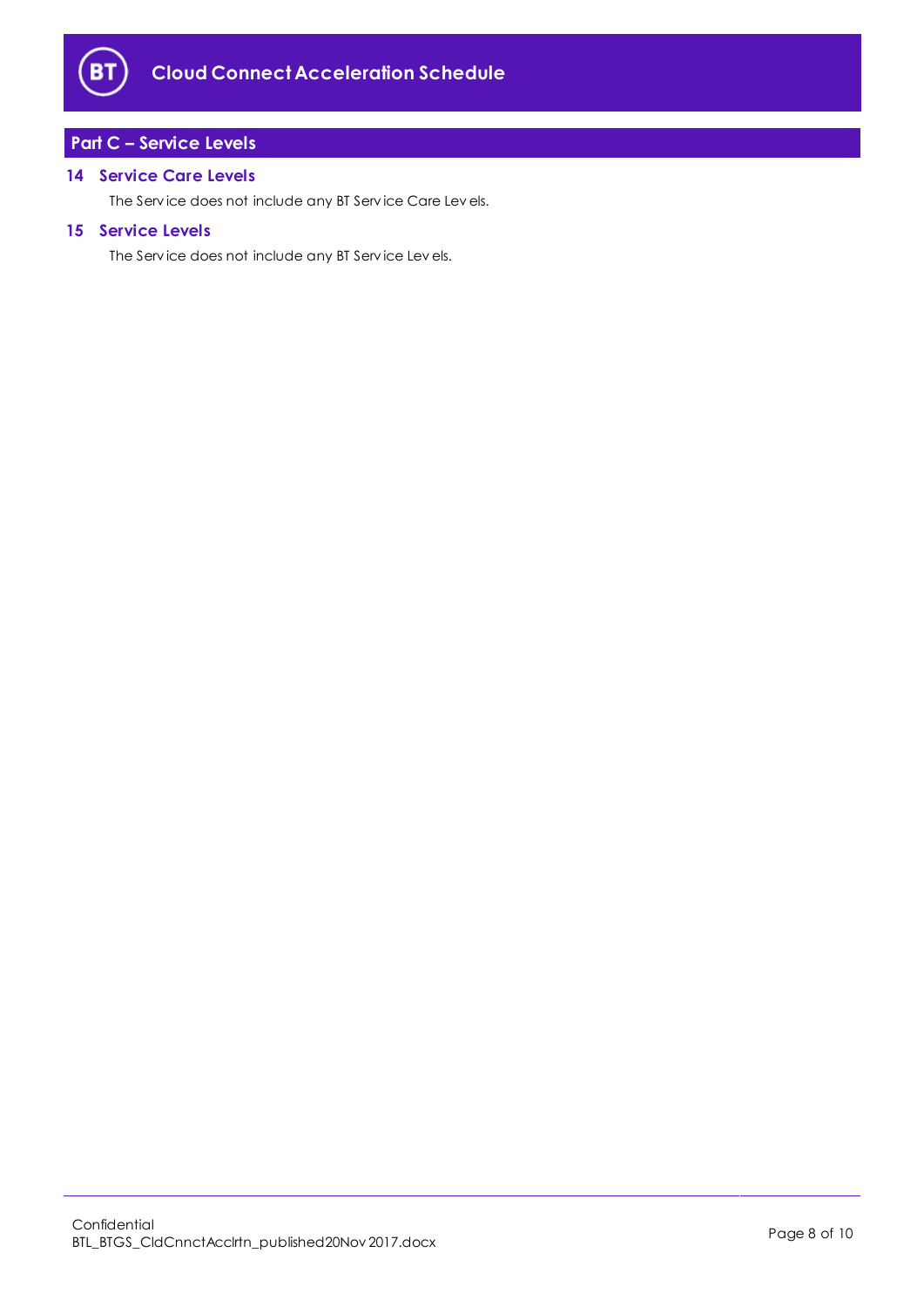

## <span id="page-8-0"></span>**Part D – Defined Terms**

## <span id="page-8-1"></span>**16 Defined Terms**

In addition to the defined terms in the General Terms, capitalised terms in this Schedule will hav e the below meanings (and in the case of conflict between these defined terms and the defined terms in the General Terms, these defined terms will take precedence for the purposes of this Schedule). BT has repeated some definitions in this Schedule that are already defined in the General Terms. This is to make it easier for you to find the definitions when reading this Schedule.

"**Acceleration Licence**" means the software licence that prov ides the acceleration serv ice.

"**BT Connect Acceleration**" means the serv ice prov ided by BT that identifies and allev iates common performance issues in WANs.

"**BT Price List**" means the document containing a list of BT's charges and terms that can be accessed at: [www.bt.com/pricing](http://www.bt.com/pricing) (or any other online address that BT may adv ise you).

"**BT MPLS Network**" means a priv ate, global IP-based VPN serv ice based on industry standards that prov ides you with any-to-any connectiv ity and differentiated performance lev els, prioritisation of delay and non-delay sensitiv e traffic as well as v oice and multi-media applications, all on a single network.

"**Business Hours**" means between the hours of 0800 and 1700 in a Business Day.

"**Central Management Licence**" means the licence that prov ides central management of the Serv ice.

"**Content**" means applications, data, information (including emails), v ideo, graphics, sound, music, photographs, software or any other material.

"**Core Network**" means BT's network infrastructure between and including the POP, but does not include the Access Line between your Site(s) and the POP.

"**Customer Committed Date**" means the date prov ided by BT on which deliv ery of the Serv ice (or each part of the Serv ice, including to each Site) is due to start.

"**Customer Contact**" means any indiv iduals authorised to act on your behalf for Serv ice management matters. "**Customer Equipment**" means any equipment including any Purchased Equipment and any software, other than BT Equipment, used by you in connection with a Serv ice.

"**De-installation Charges**" means the charges payable by you on de-installation of the Serv ice that will be equal to the then current rates for Installation Charges on the date of de-installation.

"**Device**" means any mobile handset, laptop, tablet or other item of handheld equipment, including all peripherals, excluding SIM Cards and applications, which are in scope of the Serv ice, as set out in the Order "**Enabling Service**" has the meaning giv en in Paragrap[h 5.1.](#page-2-5)

"**General Terms**" means the general terms that this Schedule is attached to, or where not attached to this Schedule, can be found at [www.bt.com/terms,](http://www.bt.com/terms) and form part of the Contract.

"**GPoP**" means the global point of presence. A point of presence (PoP) is an artificial demarcation point or interface point between communicating entities where the entities build a connection with each other.

"**Incident**" means an unplanned interruption to, or a reduction in the quality of, the Serv ice or particular element of the Serv ice.

"**Installation Charges**" means those Charges set out in any applicable Order in relation to installation of the Serv ice or any Purchased Equipment, Customer Equipment or BT Equipment as applicable.

"**Internet**" means a global system of interconnected networks that use a standard Internet Protocol to link dev ices worldwide.

"**Internet Protocol**" or "**IP**" means a communications protocol for dev ices connected to the Internet that specifies the format for addresses and units of transmitted data.

"**IP Address**" means a unique number on the Internet of a network card or controller that identifies a dev ice and is v isible by all other dev ices on the Internet.

"**Local Contracted Business Hours**" means the times during which maintenance of any Access Line is prov ided, which will be Business Hours unless set out otherwise in any applicable Order.

"**Minimum Period of Service**" means a period of 12 consecutiv e months beginning on the Serv ice Start Date, unless set out otherwise in any applicable Order.

"**Monthly Recurring Charges**" means the monthly Recurring Charges for the Serv ice.

"**Network Terminating Unit**" or "**NTU**"means the socket where your wiring, equipment or existing qualifying data serv ice is connected to the Access Line.

"**Notice of Non-Renewal**" has the meaning giv en in Paragrap[h 7.1.1.](#page-2-6)

"**Notice to Amend**" has the meaning giv en in Paragraph [7.1.3.](#page-2-7)

"**OVA File**" means open v irtual appliance or application.

"**Provider Edge Router**" or "**PE Router**" means a router between one network serv ice prov ider's area and areas administered by other network prov iders.

"**Planned Maintenance**" means any Maintenance BT has planned to do in adv ance.